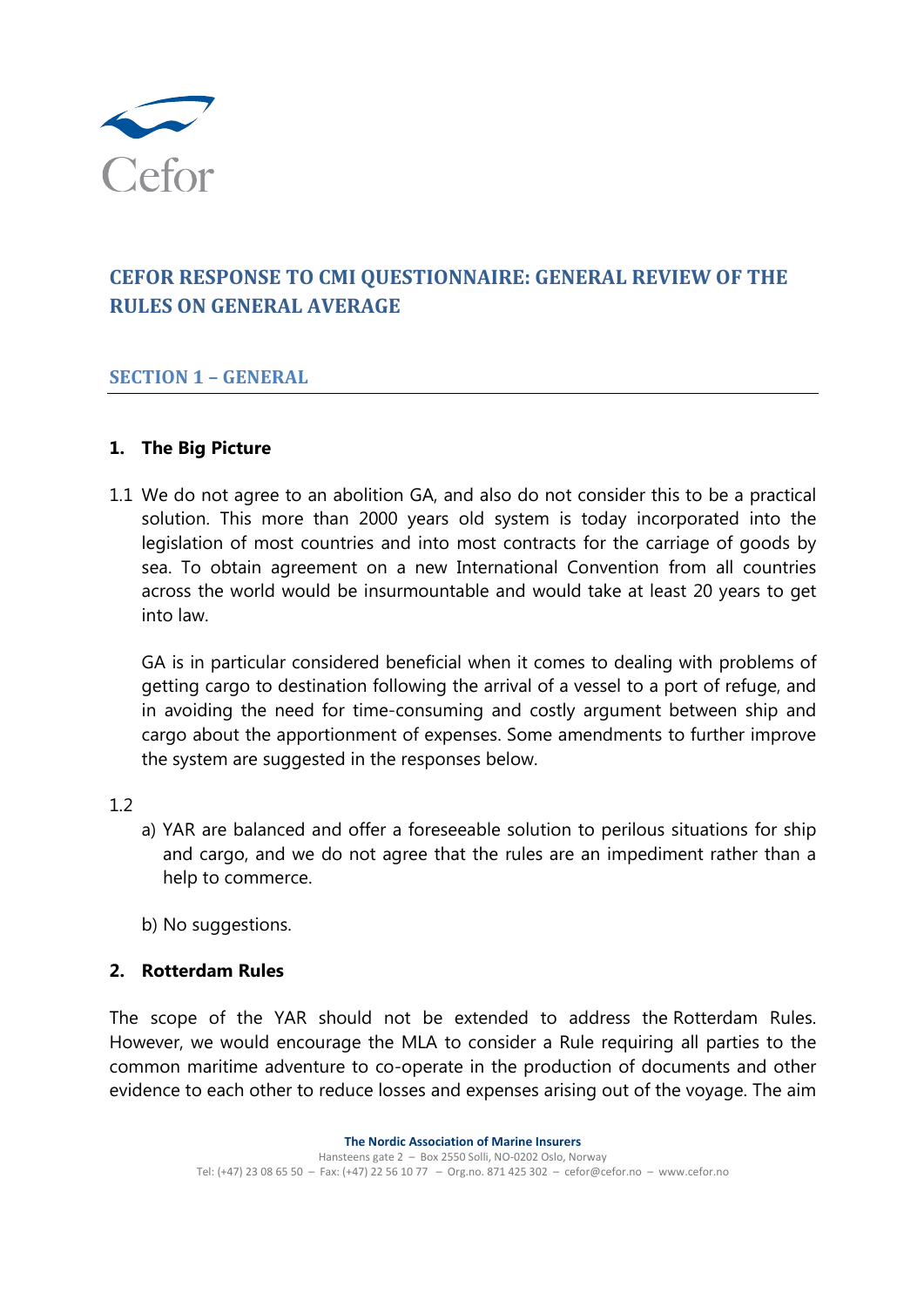of such a Rule would be to assist in reducing the overall financial consequences of a GA incident.

# **3. Definitions**

- a) We support the inclusion of definitions in YAR, as this will enhance a common understanding of the terms used. Whereas many textbooks on GA offer definitions, these textbooks may not necessarily be accepted in all jurisdictions and the definitions may vary between them.
- b) We suggest including the following expressions that could be usefully defined:
	- − *Port Charges* (See YAR Rule XI).
	- − *Wages* (See YAR Rule XI).
	- − *Voyage* and *Common Adventure* (See YAR Rule G).
	- − *Delay* (See YAR Rule C).
	- − *Indirect Loss* (See YAR Rule C).
	- − *Peril* (See YAR Rule A).
	- − *Extraordinary* (See YAR Rule A).
	- − *Expenses of Entering… Port or Place* (See YAR Rule G).
	- − *Machinery and Boilers* (See YAR Rule VII).
	- − *Prolongation of Voyage* (See YAR Rule X(a)(ii)).
	- − *Expenses* (See YAR Rule F).

# **4. Scope**

No need for change. The benefits of brevity outweigh those of "a more self-contained and complete code". The YAR will not be able to cover all situations, and much must nevertheless be based on law and practice and merits of each case.

## **5. Format**

Yes, Cefor supports the numbering system in the 2004 Rules.

## **6. Dispute resolution**

There are few arbitrations and forums that offer such arbitration are already in place. It should be up to the parties involved to agree where and how to arbitrate.

## **7. Enforcemen**t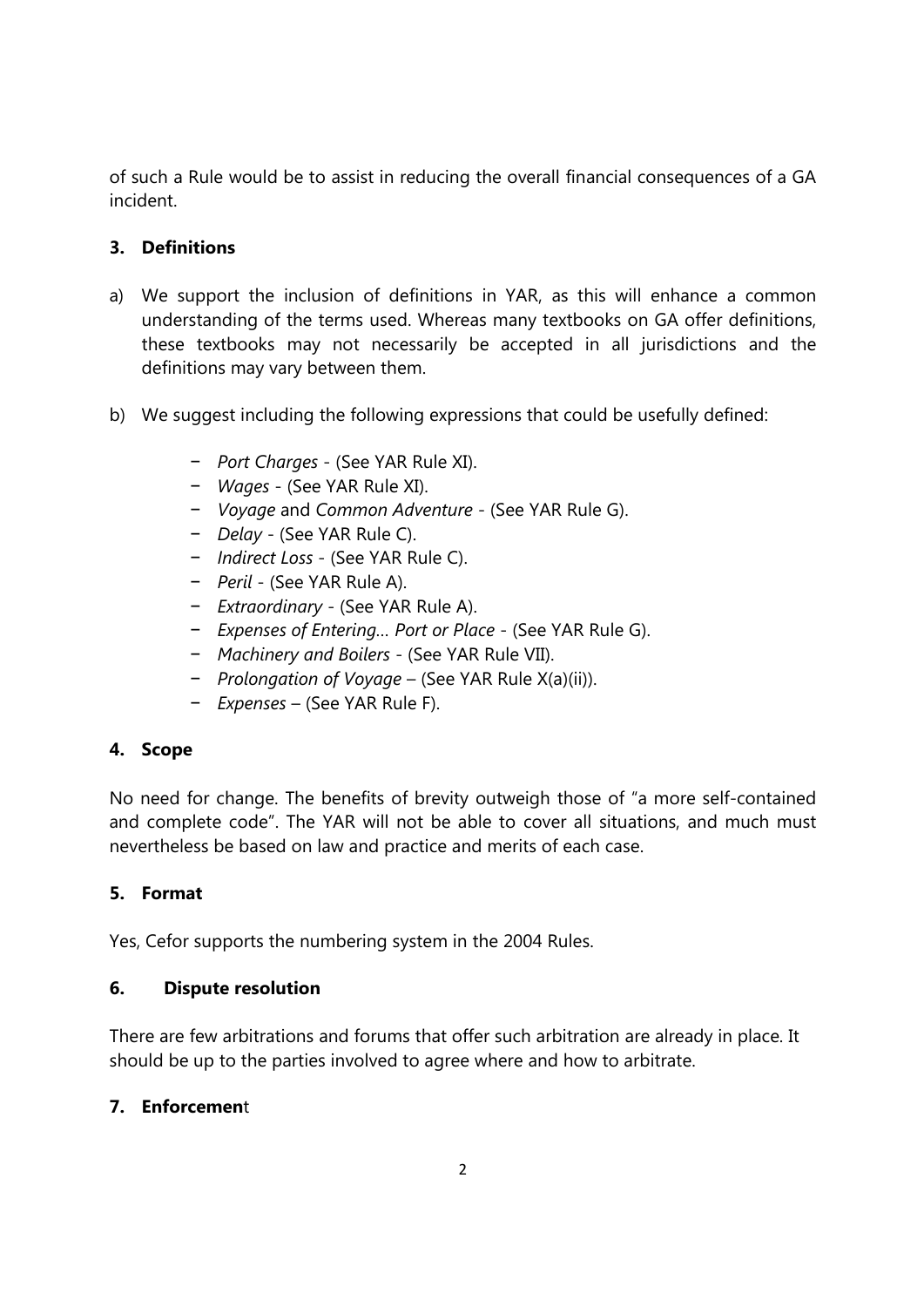- a) No need for change.
- b) We support the inclusion of a recommended standard version of Average Guarantee and Average Bond.

#### **8. Absorption clauses**

The Absorption Clause is a commercial agreement between the shipowner and the hull underwriters and does not require any regulations in YAR.

#### **9. Piracy**

No changes required to the YAR, as it is nevertheless each jurisdiction's law that will apply.

#### **10. Costs**

- a) Adjusters' fees: No proposed changes.
- b) Costs of collecting security: The costs of collecting security are usually included in the fee of the adjuster. No proposed changes.
- c) Format of adjustments:

The format of adjustments is adequate as today. There must be a balance between on the one hand explaining all events and all recoverable items, and on the other hand not making it too elaborate and voluminous to digest.

d) Involvement of legal and other representatives: Legal costs that relate to items allowable in GA may be included. The Rule Paramount should be a safeguard that the costs are reasonable.

## **11. Other matters**

a) Low value cargoes:

Discarding of low value cargoes should be considered in line with what was introduced in Lloyd's Open Form in 2011. This would ease the work of the adjuster, and low value cargo owners, often without insurance, will not be exposed to GA.

b) The currency of the adjustment: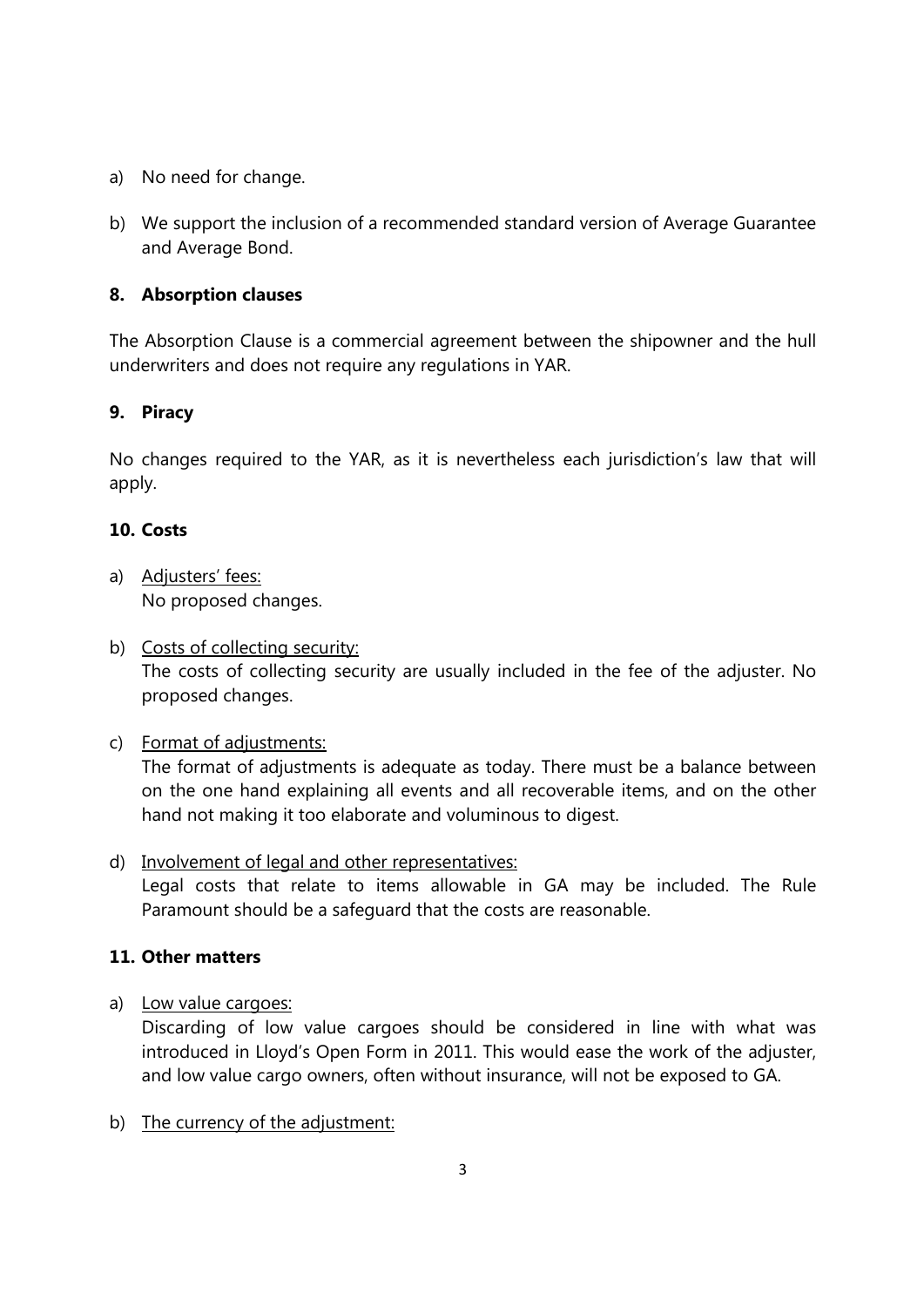The uncertain question of the currency of the adjustment causes underwriters difficulty in predicting their exposures to GA contributions. It may today take months or years from the time expenditure is converted to the time the parties are asked for their proportionate contributions.

One possible solution would be to introduce a reform where all adjustments are stated in one currency unless otherwise agreed. Although this could lead to an increased exposure (depending on how exchange rates develop), this is outweighed by making the insurers able to predict what their exposure would be and take the necessary steps to protect their position. Cefor would thus urge the Norwegian MLA to recommend such a change to the YAR.

#### **SECTION 2 – INTRODUCTORY RULES**

#### **1. Rules of Interpretation**

No proposed amendment.

#### **2. Rule Paramount**

Cases of innocent loss and no allowance in GA should be solved outside of GA by the use of other applicable law.

#### **3. Rule of Application**

The new YAR should not contain such a rule as it must be up to the parties to decide which version of YAR they agree to use.

#### **SECTION 3 - LETTERED RULES**

#### **1. Rule A**

No proposed amendment.

#### **2. Rule B**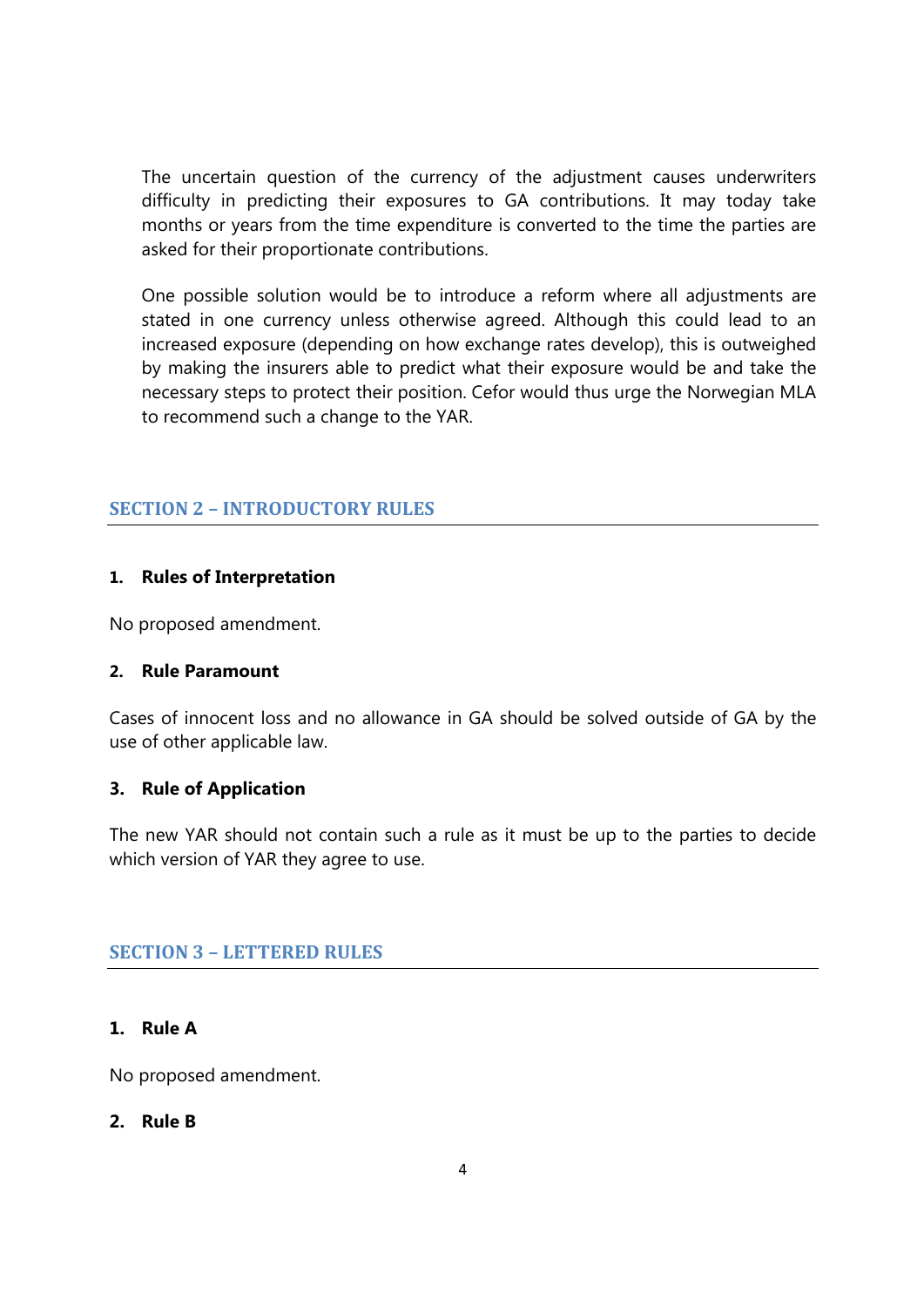2.1 Are the provisions relating to common safety situations involving tug and tow satisfactory?

We find Rule B's wording unclear when determining whether a GA situation arises if a tug casts off a tow in order to save itself, and propose that the drafters of YAR 2016 look to how such cases have been solved in previous years and seek some clarification on this issue.

2.2. Are further provisions needed? No further suggestions.

## **3. Rule C**

3.1 Should cargo owners be able to claim "loss of market" in GA?

No, "Loss of market" should not be recoverable under GA as this would give rise to payments in circumstances where it otherwise would not be covered. "Loss of market" is not usually covered under cargo policies.

3.2 Second paragraph: No need for change.

#### **4. Rule D**

See Section 1 Para. 2 on the Rotterdam Rules above. No need for change.

## **5. Rule E**

5.1 Are the time limits for giving adjusters documents in support of GA claims etc. sufficient?

Yes, we have not seen evidence that this provision is not working properly.

5.2 Does a request by the adjuster for (say) documents in support of claims for GA allowances by cargo interests re-start the clock for the 12-month period? If so, should the period in all cases be from the date of the casualty? Yes.

## **6. Rule F – Substituted expenses**

No change required to this Rule.

## **7. Rule G – Frustration of the voyage**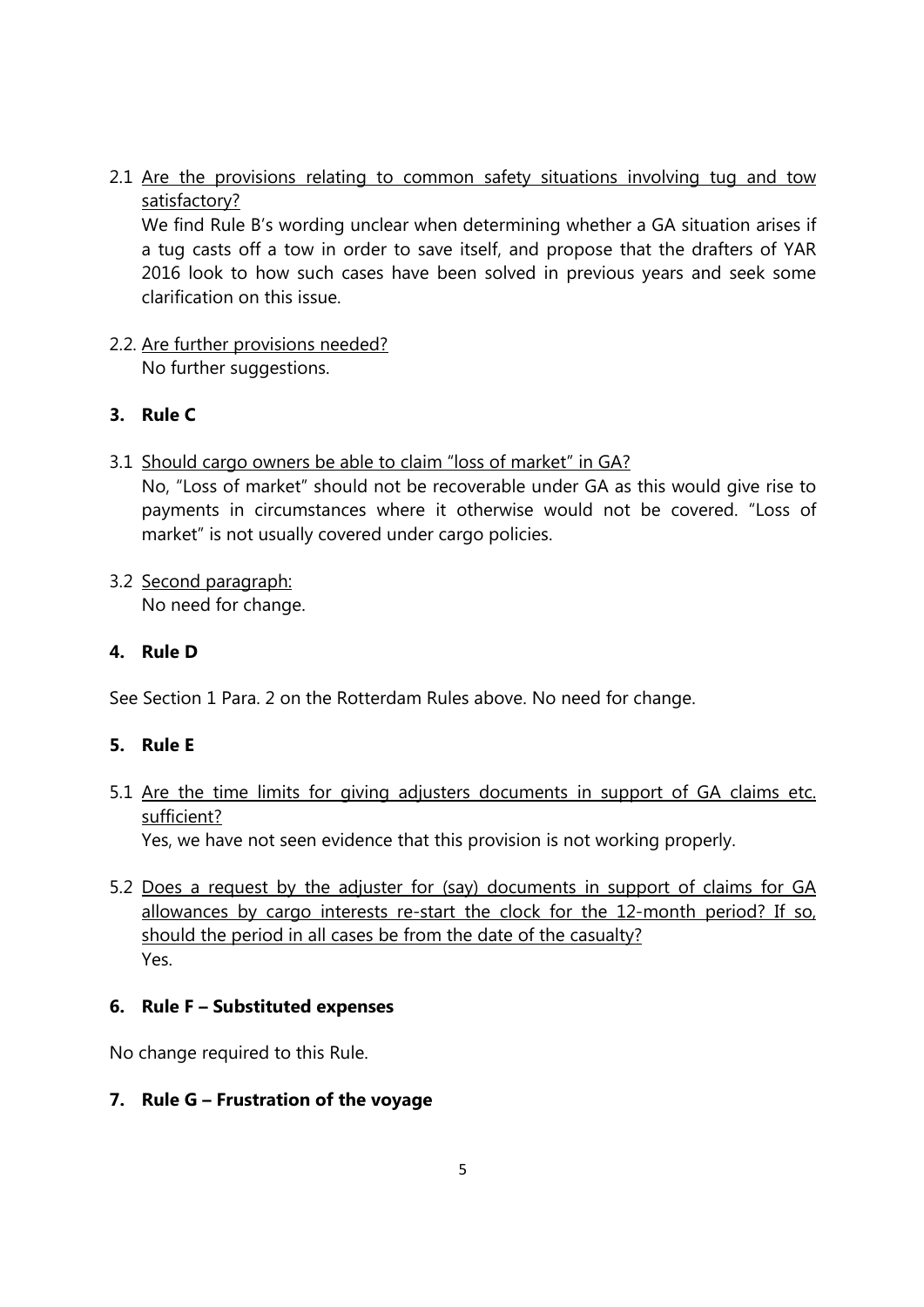The rules and practice on frustration of voyage varies from jurisdiction to jurisdiction. Hence, this is better left to be considered on a case to case basis, and we suggest no change to this Rule.

# **SECTION 4 – NUMBERED RULES**

## **1-5 Rules I – V**

More contemporary wordings should be considered under Rule IV.

## **6. Rule VI – Salvage**

- 6.1 Inclusion or exclusion of salvage:
- a) Cefor recommends the adoption of option i), alternatively option iv), as there are cases where it will be uneconomical to redistribute.
- b) No.
- 6.2 Legal and other costs:
	- a) Yes.
	- b) No.

#### **7. Rule VII**

Yes, we generally favour replacing the word "ashore" with the word "aground".

#### **8. Rule VIII**

- a) Yes.
- b) Yes, but it will also have to be made clear whether reloading can include loading onto another transhipment vessel or not.

#### **9. Rule IX**

No comment.

#### **10. Rule X**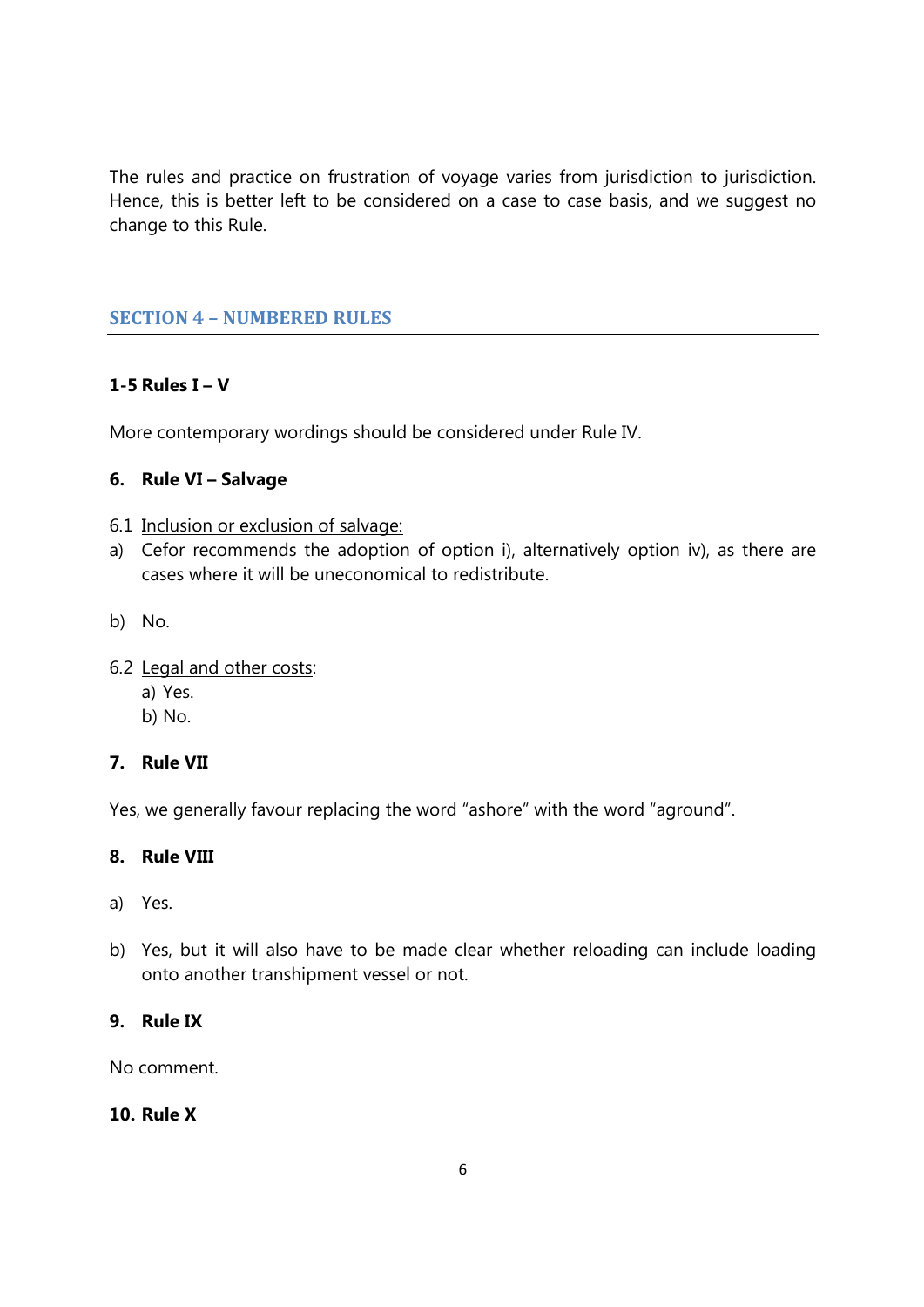- 10.1 We support the proposed insertion of the words in italics in the Questionnaire.
- 10.2 Yes, this also reflects the current legal position.

# **11. Rule XI – Port of Refuge Allowances**

- 11.1 Ideally no crew wages should be allowed either while at or deviating to or from the port of refuge. However, in order to secure the adoption of new Rules we will recommend to reinclude allowance for wages at port of refuge.
- 11.2 This could be solved by introducing definitions as already suggested.
- 11.3 Foreseeable delay has often been allowed in GA and must be considered on a case by case basis.
- 11.4 No change is required to Rules X(b) and X1(b).

#### 11.5 Rule XI(d)

- a) No changes are required to the wording of Rule XI(d).
- b) No.
- c) The suggested additional wording of "from the property involved in the common maritime adventure" may lead to the conclusion that if there is escape or release from other property than those involved in the maritime adventure, then allowance must be given in GA. An example would be if a vessel hits and damages a pipeline with the result of escaping oil. Hence, we recommend keeping the current wording.
- d) We find it logical to also include bunkers in this rule.

## **12&13 Rules XII and XIII**

No comment.

## **14. Rule XIV Temporary Repairs**

- 14.1 Should the amendment to this Rule made by YAR 2004 be retained? This is against the principle in Rule F that no savings are to be taken into account. We therefore recommend to use the 1994 solution
- 14.2 We have not encountered any practical difficulties regarding the application of Rule XIV after the *Bijela*.

#### **15. Rule XV**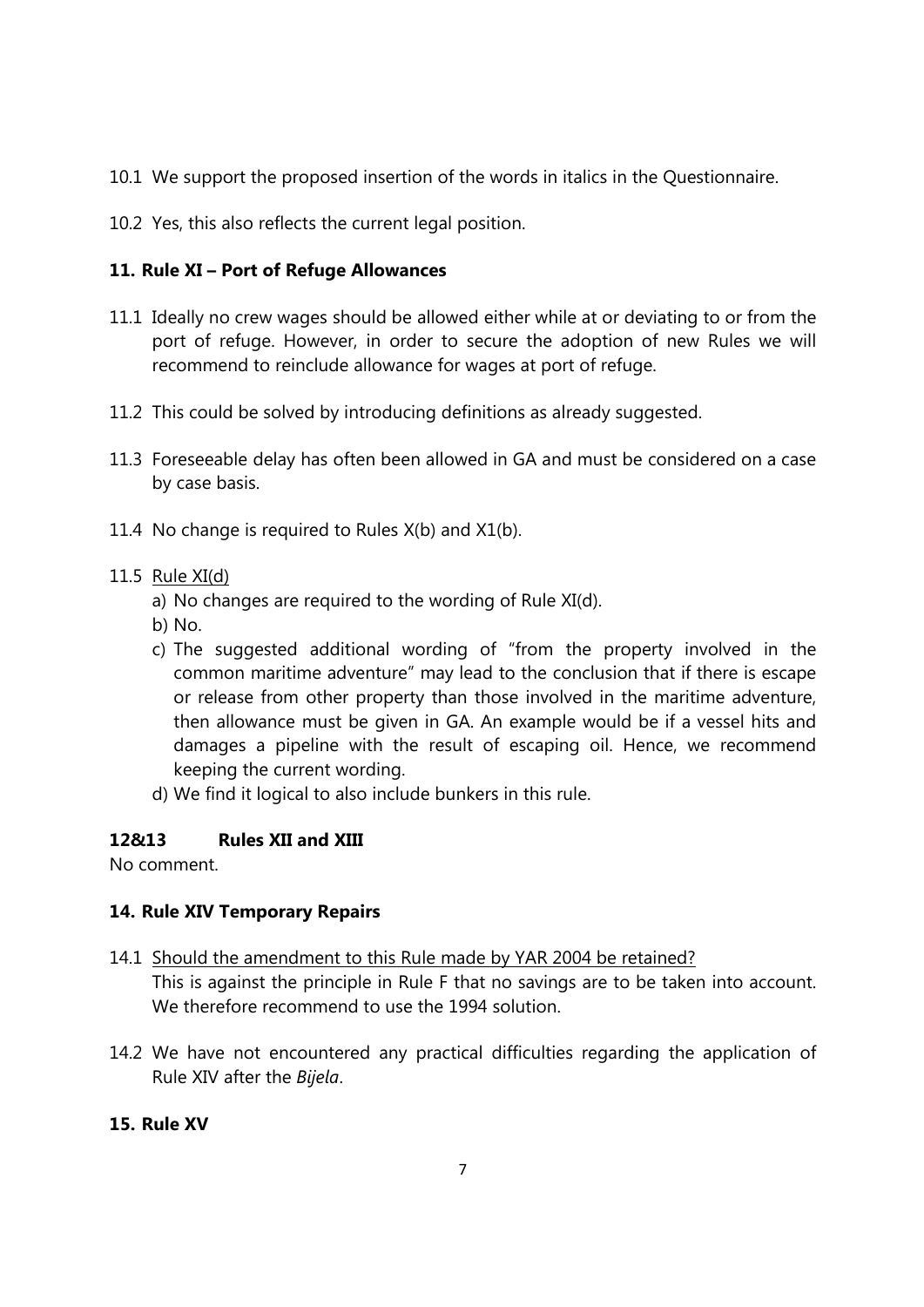No comment.

# **16. Rule XVI – Cargo Values**

No proposed amendment.

#### **17. Rule XVII – Contributory Values**

17.1 We recommend using the same wording as that included in LOF 2011.

17.2 No need for change.

#### **18&19 Rules XVIII and/or XIX**

No comment.

#### **20. Rule XX – Commission**

This rule must be considered in connection with Rule XXI. Commission could be excluded if the interest level is high enough to act as an incentive for parties to pay the costs and not suffer economically if for instance a bank loan is necessary to fund the expenses.

Alternatively the commission could be kept at 1% if interest is kept at a low level.

## **21. Rule XXI – Interest**

- 21.1 Should a fixed rate of interest (as found in YAR 1994 and its predecessors) be replaced by a variable rate of interest fixed by the CMI annually as in YAR 2004? Yes, a variable interest rate system as introduced by the YAR 2004 should be maintained.
- 21.2 Do you have any proposals to assist with the setting of annual interest rates? We propose to maintain the guidelines issued with YAR 2004.

## **22. Rule XXII – Treatment of Cash Deposits**

Rule XXII is outdated and needs to be replaced with a more practical solution. We agree that the new YAR should recognise that cash deposits may be kept in trust accounts in the name of the adjuster. This is also the current practice adopted by adjusters due to the difficulty with joint accounts.